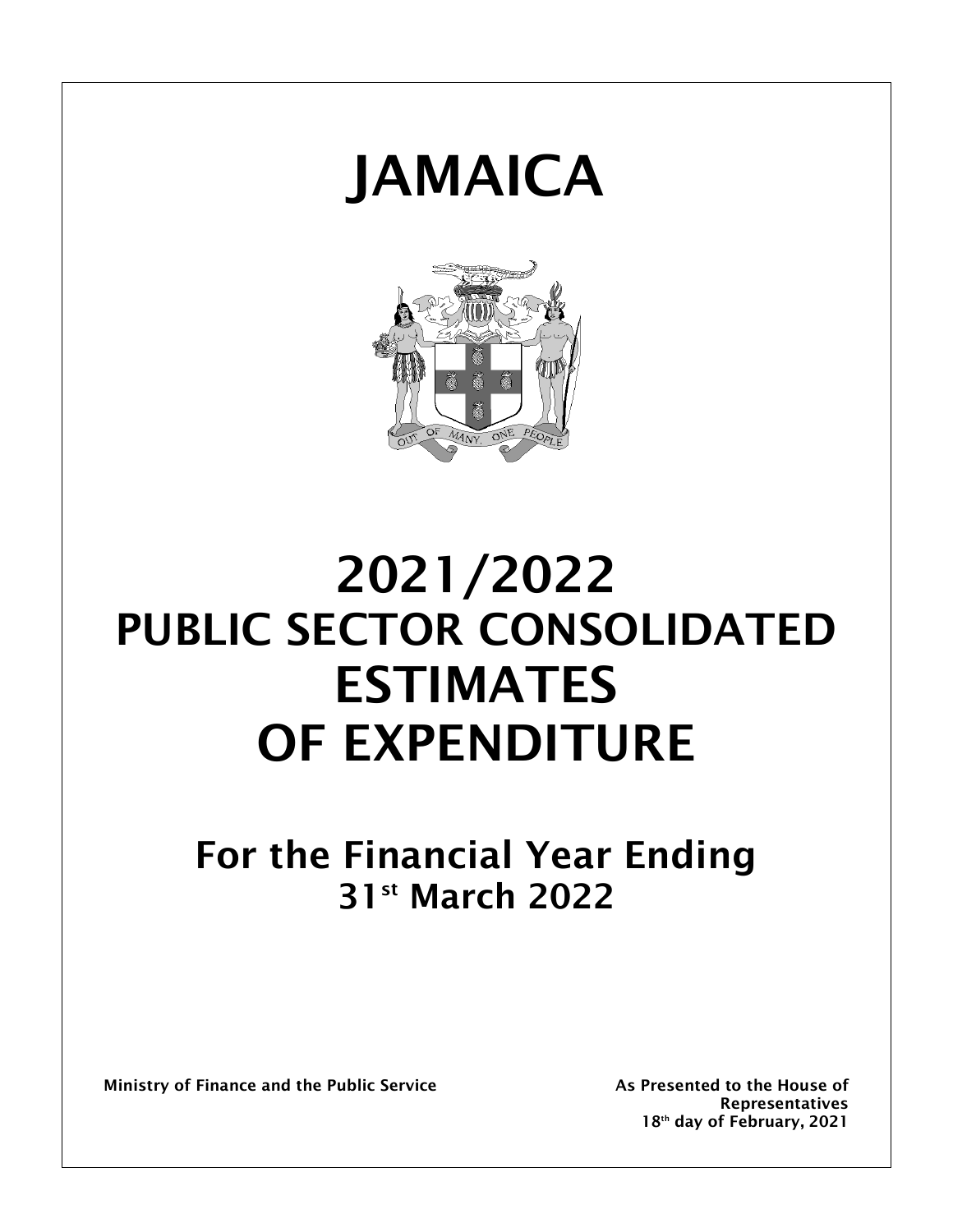### *Consolidated Public Sector Estimates for Financial Year 2021/2022*

The Financial Administration and Audit (FAA) Act and The Public Bodies Management and Accountability (PBMA) Act were amended in 2010 to establish a Fiscal Responsibility Framework (FRF) for Jamaica.

The FRF seeks to provide prudent fiscal management, and, more broadly, confirms the commitment of the Government of Jamaica (GOJ) to institute a culture and process that will promote fiscal discipline.

The amendments to the (PBMA) Act provides for, *inter alia*:

- a) The Minister to have prepared before the end of each financial year, estimates of revenue and expenditure in respect of all public bodies (including a summary of their corporate plans) and shall cause these estimates to be laid before the House of Representatives and the Senate for approval.
- b) The corporate plans for public bodies, and any subsequent modifications of such corporate plans, to be submitted to the Minister for endorsement and laid before both Houses of Parliament for approval;

With the budgets of both the Central Government and public bodies requiring Parliamentary approval, the consolidated Public Sector Estimates has been produced for presentation to Parliament for **Financial Year 2021/2022.**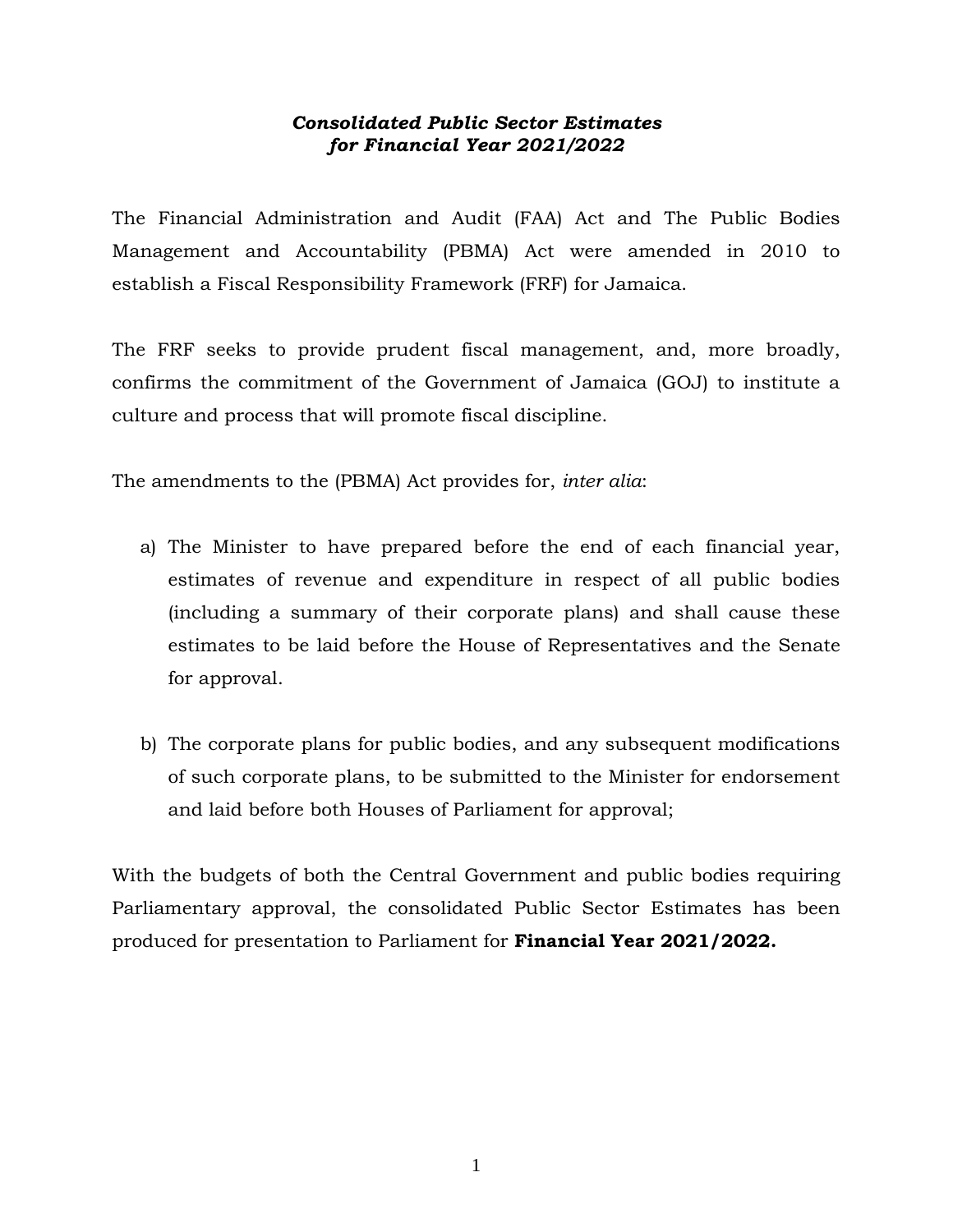

### **2021-2022 Jamaica Budget**

**Summary of Public Sector Estimates of Expenditure**

### **Total Central Government and Public Bodies**

\$'000

| <b>Particulars</b>              | <b>Gross Total</b> | Less<br><b>Appropriations In</b><br><b>Aid/Transfers from</b><br><b>Consolidated Fund</b> | <b>Net Total</b> |  |
|---------------------------------|--------------------|-------------------------------------------------------------------------------------------|------------------|--|
| <b>CENTRAL GOVERNMENT</b>       |                    |                                                                                           |                  |  |
|                                 |                    |                                                                                           |                  |  |
| <b>Recurrent</b>                | 659, 852, 461.0    | 29,531,392.0                                                                              | 630, 321, 069.0  |  |
| Capital                         | 54, 201, 318.0     |                                                                                           | 54, 201, 318.0   |  |
| Amortization                    | 146,258,500.0      |                                                                                           | 146,258,500.0    |  |
|                                 |                    |                                                                                           |                  |  |
| <b>Total</b>                    | 860,312,279.0      | 29,531,392.0                                                                              | 830,780,887.0    |  |
|                                 |                    |                                                                                           |                  |  |
|                                 |                    |                                                                                           |                  |  |
| <b>PUBLIC BODIES</b>            |                    |                                                                                           |                  |  |
|                                 |                    |                                                                                           |                  |  |
| <b>Recurrent</b>                | 299,749,383.5      | 14,826,030.0                                                                              | 284,923,353.5    |  |
| Capital                         | 114,978,208.5      |                                                                                           | 114,978,208.5    |  |
| Amortization                    | 25,049,584.8       |                                                                                           | 25,049,584.8     |  |
|                                 |                    |                                                                                           |                  |  |
| <b>Total</b>                    | 439,777,176.8      | 14,826,030.0                                                                              | 424,951,146.8    |  |
|                                 |                    |                                                                                           |                  |  |
| <b>Consolidated Expenditure</b> | 1,300,089,455.8    | 44, 357, 422.0                                                                            | 1,255,732,033.8  |  |
|                                 |                    |                                                                                           |                  |  |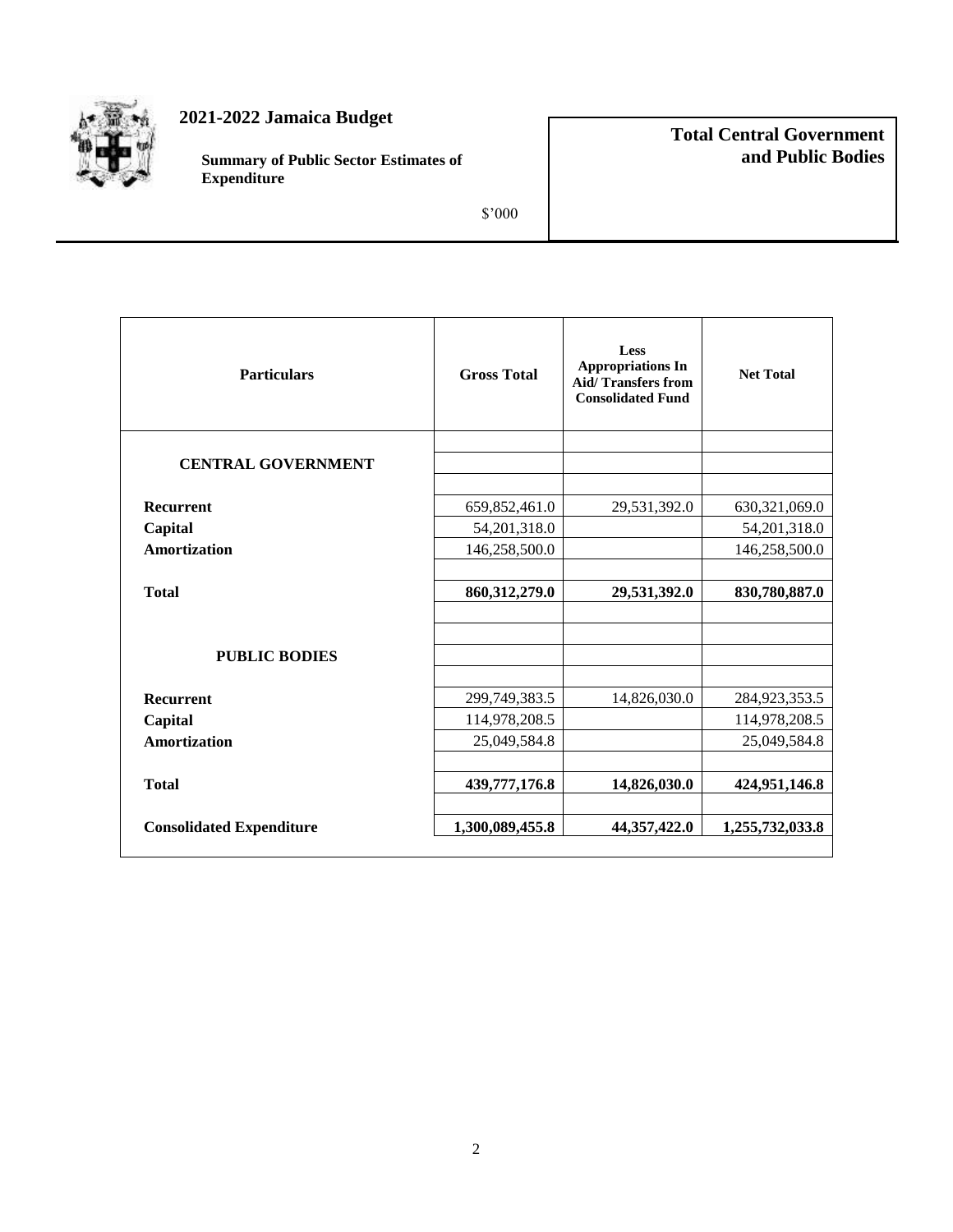

## **2021-2022 Jamaica Budget Recurrent**

## **Central Government Estimates of Expenditure**

| ı |
|---|
|   |

|       | Head No. and Title                                                                  | Statutory                | Gross<br>Expenditure to<br>be Voted | Appropriations<br>in Aid | Net Expenditure<br>to be Voted | <b>Net Provisions</b><br>in Estimates<br>(Including)<br>Statutory) |
|-------|-------------------------------------------------------------------------------------|--------------------------|-------------------------------------|--------------------------|--------------------------------|--------------------------------------------------------------------|
| 01000 | His Excellency the Governor General and Staff                                       | 273,398.0                | 94,791.0                            | 2,255.0                  | 92,536.0                       | 365,934.0                                                          |
| 02000 | <b>Houses of Parliament</b>                                                         | 17,355.0                 | 1,275,920.0                         | ٠                        | 1,275,920.0                    | 1,293,275.0                                                        |
| 03000 | <b>Office of the Public Defender</b>                                                | 12,530.0                 | 145,241.0                           |                          | 145,241.0                      | 157,771.0                                                          |
| 05000 | <b>Auditor General</b>                                                              | 9,603.0                  | 928,984.0                           | 5,000.0                  | 923,984.0                      | 933,587.0                                                          |
| 06000 | <b>Office of the Services Commissions</b>                                           | 18,323.0                 | 352,811.0                           | ٠                        | 352,811.0                      | 371,134.0                                                          |
| 07000 | <b>Office of the Children's Advocate</b>                                            | 12,936.0                 | 189,441.0                           |                          | 189,441.0                      | 202,377.0                                                          |
| 08000 | <b>Independent Commission of Investigations</b>                                     | 12,975.0                 | 678,313.0                           | 145,718.0                | 532,595.0                      | 545,570.0                                                          |
| 09000 | <b>Integrity Commission</b>                                                         | 30,000.0                 | 893,650.0                           | $\overline{\phantom{a}}$ | 893,650.0                      | 923,650.0                                                          |
| 15000 | <b>Office of the Prime Minister</b>                                                 | ٠                        | 6,106,831.0                         | 45,000.0                 | 6,061,831.0                    | 6,061,831.0                                                        |
| 15010 | Jamaica Information Service                                                         |                          | 752,969.0                           | 107,463.0                | 645,506.0                      | 645,506.0                                                          |
| 15020 | Registrar General's Department and Island Records                                   | $\overline{\phantom{a}}$ | 1,290,330.0                         | 676,265.0                | 614,065.0                      | 614,065.0                                                          |
|       | <b>Total Office of the Prime Minister and Departments</b>                           | ä,                       | 8,150,130.0                         | 828,728.0                | 7,321,402.0                    | 7,321,402.0                                                        |
| 16000 | <b>Office of the Cabinet</b>                                                        | $\overline{\phantom{a}}$ | 509,457.0                           | $\blacksquare$           | 509,457.0                      | 509,457.0                                                          |
| 16049 | Management Institute for National Development                                       | $\overline{\phantom{a}}$ | 532,218.0                           | 264,000.0                | 268,218.0                      | 268,218.0                                                          |
|       | <b>Total Office of the Cabinet and Departments</b>                                  | $\overline{\phantom{a}}$ | 1,041,675.0                         | 264,000.0                | 777,675.0                      | 777,675.0                                                          |
| 17000 | <b>Ministry of Tourism</b>                                                          | $\overline{\phantom{a}}$ | 10,971,360.0                        | 56,900.0                 | 10,914,460.0                   | 10,914,460.0                                                       |
| 19000 | Ministry of Economic Growth and Job Creation                                        | $\blacksquare$           | 8,391,876.0                         | 118,881.0                | 8,272,995.0                    | 8,272,995.0                                                        |
| 19047 | National Land Agency                                                                | ÷,                       | 3,257,518.0                         | 2,474,281.0              | 783,237.0                      | 783,237.0                                                          |
| 19048 | National Environment and Planning Agency                                            | ä,                       | 1,191,344.0                         | 100,284.0                | 1,091,060.0                    | 1,091,060.0                                                        |
| 19050 | National Works Agency                                                               | ÷,                       | 2,388,472.0                         | 1,568,504.0              | 819,968.0                      | 819,968.0                                                          |
|       | <b>Total Ministry of Economic Growth and Job</b><br><b>Creation and Departments</b> | $\blacksquare$           | 15,229,210.0                        | 4,261,950.0              | 10,967,260.0                   | 10,967,260.0                                                       |
| 20000 | <b>Ministry of Finance and the Public Service</b>                                   | $\overline{\phantom{a}}$ | 53,067,547.0                        | 109,000.0                | 52,958,547.0                   | 52,958,547.0                                                       |
| 20011 | Accountant General's Department                                                     | $\overline{\phantom{a}}$ | 1,352,960.0                         | $\blacksquare$           | 1,352,960.0                    | 1,352,960.0                                                        |
| 20012 | Jamaica Customs Agency                                                              | ÷,                       | 11,714,854.0                        | 11,714,854.0             |                                | 0.0                                                                |
| 20017 | Public Debt Servicing (Amortisation)                                                | 146,258,500.0            |                                     | ÷,                       |                                | 146,258,500.0                                                      |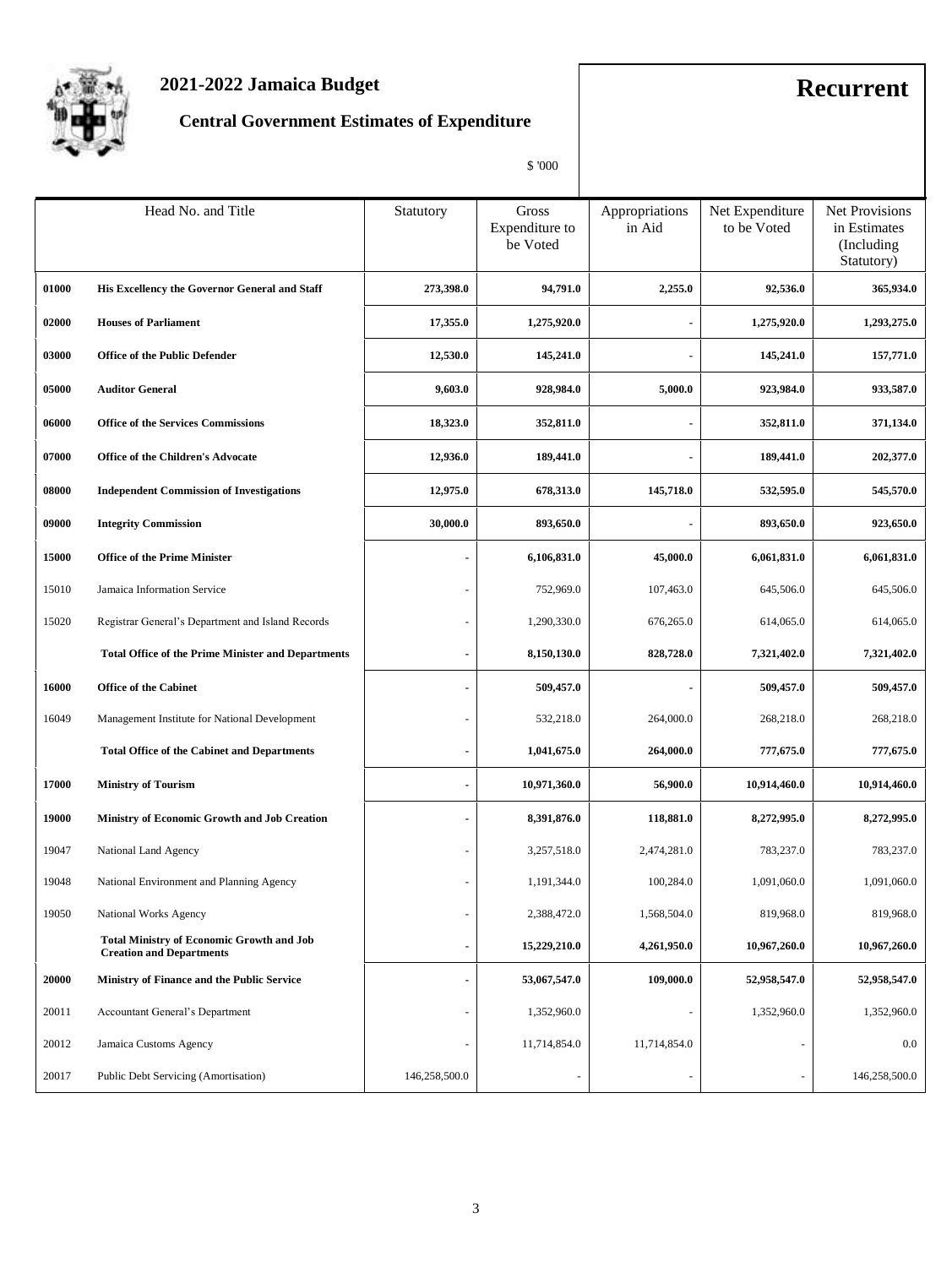

## **2021-2022 Jamaica Budget Recurrent**

Central Government Estimates of Expenditure

|       | Head No. and Title                                                                                        | Statutory                | <b>Gross</b><br>Expenditure to<br>be Voted | Appropriations<br>in Aid | Net Expenditure<br>to be Voted | <b>Net Provisions</b><br>in Estimates<br>(Including)<br>Statutory) |
|-------|-----------------------------------------------------------------------------------------------------------|--------------------------|--------------------------------------------|--------------------------|--------------------------------|--------------------------------------------------------------------|
| 20018 | Public Debt Servicing (Interest Payments)                                                                 | 125,986,706.0            |                                            |                          |                                | 125,986,706.0                                                      |
| 20019 | Pensions                                                                                                  | 26,723,340.0             | 11,383,216.0                               |                          | 11,383,216.0                   | 38,106,556.0                                                       |
| 20056 | Tax Administration Jamaica                                                                                |                          | 12,445,614.0                               |                          | 12,445,614.0                   | 12,445,614.0                                                       |
|       | <b>Total Ministry of Finance and the Public Service and</b><br><b>Departments</b>                         | 298,968,546.0            | 89,964,191.0                               | 11,823,854.0             | 78,140,337.0                   | 377,108,883.0                                                      |
| 21000 | Ministry of Housing, Urban Renewal, Environment                                                           | ٠                        | 1,893,011.0                                | 270,041.0                | 1,622,970.0                    | 1,622,970.0                                                        |
| 21046 | <b>Forestry Department</b>                                                                                | ÷,                       | 1,095,879.0                                | 10,000.0                 | 1,085,879.0                    | 1,085,879.0                                                        |
|       | <b>Total Ministry of Housing, Urban Renewal,</b><br><b>Environment and Climate Change and Departments</b> | ÷                        | 2,988,890.0                                | 280,041.0                | 2,708,849.0                    | 2,708,849.0                                                        |
| 26000 | <b>Ministry of National Security</b>                                                                      | ٠                        | 31,120,978.0                               | 708,168.0                | 30,412,810.0                   | 30,412,810.0                                                       |
| 26022 | Police Department                                                                                         | ٠                        | 41,423,650.0                               | 450,000.0                | 40,973,650.0                   | 40,973,650.0                                                       |
| 26024 | Department of Correctional Services                                                                       | ÷                        | 8,413,524.0                                |                          | 8,413,524.0                    | 8,413,524.0                                                        |
| 26053 | Passport, Immigration and Citizenship Agency                                                              | ٠                        | 2,561,705.0                                | 1,717,429.0              | 844,276.0                      | 844,276.0                                                          |
| 26057 | Institute of Forensic Science and Legal Medicine                                                          | ÷,                       | 858,260.0                                  |                          | 858,260.0                      | 858,260.0                                                          |
|       | <b>Total Ministry of National Security and Departments</b>                                                | ٠                        | 84,378,117.0                               | 2,875,597.0              | 81,502,520.0                   | 81,502,520.0                                                       |
| 28000 | <b>Ministry of Justice</b>                                                                                | ٠                        | 2,363,398.0                                | 157,950.0                | 2,205,448.0                    | 2,205,448.0                                                        |
| 28025 | Director of Public Prosecutions                                                                           | 9,100.0                  | 468,411.0                                  |                          | 468,411.0                      | 477,511.0                                                          |
| 28030 | <b>Administrator General</b>                                                                              | ٠                        | 617,501.0                                  | 247,145.0                | 370,356.0                      | 370,356.0                                                          |
| 28031 | <b>Attorney General's Chambers</b>                                                                        | $\overline{\phantom{m}}$ | 1,156,203.0                                |                          | 1,156,203.0                    | 1,156,203.0                                                        |
| 28033 | Office of the Parliamentary Counsel                                                                       |                          | 135,098.0                                  |                          | 135,098.0                      | 135,098.0                                                          |
| 28052 | Legal Reform Department                                                                                   |                          | 82,265.0                                   |                          | 82,265.0                       | 82,265.0                                                           |
| 28058 | Judiciary                                                                                                 | 723,700.0                | 3,953,068.0                                |                          | 3,953,068.0                    | 4,676,768.0                                                        |
|       | <b>Total Ministry of Justice and Departments</b>                                                          | 732,800.0                | 8,775,944.0                                | 405,095.0                | 8,370,849.0                    | 9,103,649.0                                                        |
| 30000 | Ministry of Foreign Affairs and Foreign Trade                                                             | $\blacksquare$           | 4,595,380.0                                | 120,000.0                | 4,475,380.0                    | 4,475,380.0                                                        |
| 40000 | <b>Ministry of Labour and Social Security</b>                                                             | ٠                        | 13,652,216.0                               | $\overline{\phantom{a}}$ | 13,652,216.0                   | 13,652,216.0                                                       |
| 41000 | Ministry of Education, Youth and Information                                                              | ٠                        | 114,902,724.0                              | 400,000.0                | 114,502,724.0                  | 114,502,724.0                                                      |
| 41051 | Child Protection and Family Services Agency                                                               | ٠                        | 2,891,627.0                                | 1,350.0                  | 2,890,277.0                    | 2,890,277.0                                                        |
|       | <b>Total Ministry of Education, Youth and Information</b><br>and Departments                              | ٠                        | 117,794,351.0                              | 401,350.0                | 117,393,001.0                  | 117,393,001.0                                                      |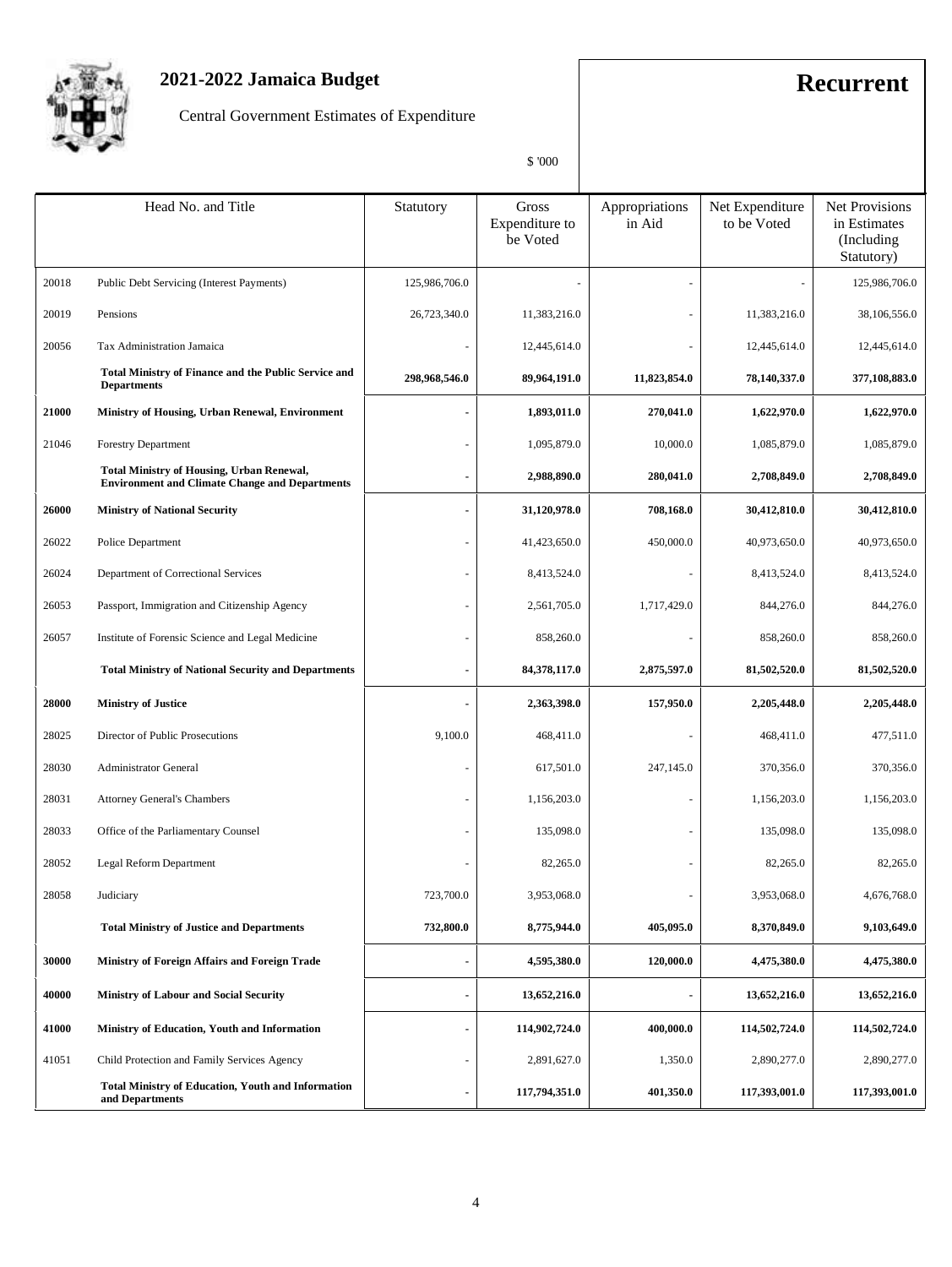

## **2021-2022 Jamaica Budget Recurrent**

Central Government Estimates of Expenditure

\$ '000

|       | Head No. and Title                                                                   | Statutory                | Gross<br>Expenditure to<br>be Voted | Appropriations<br>in Aid | Net Expenditure<br>to be Voted | <b>Net Provisions</b><br>in Estimates<br>(Including)<br>Statutory) |
|-------|--------------------------------------------------------------------------------------|--------------------------|-------------------------------------|--------------------------|--------------------------------|--------------------------------------------------------------------|
| 42000 | <b>Ministry of Health and Wellness</b>                                               | ۰                        | 85,166,294.0                        | 565,706.0                | 84,600,588.0                   | 84,600,588.0                                                       |
| 42034 | <b>Bellevue Hospital</b>                                                             | $\overline{\phantom{a}}$ | 1,896,665.0                         | ÷,                       | 1,896,665.0                    | 1,896,665.0                                                        |
| 42035 | Government Chemist                                                                   | ÷,                       | 61,395.0                            |                          | 61,395.0                       | 61,395.0                                                           |
|       | <b>Total Ministry of Health and Wellness and</b><br><b>Departments</b>               |                          | 87,124,354.0                        | 565,706.0                | 86,558,648.0                   | 86,558,648.0                                                       |
| 46000 | Ministry of Culture, Gender, Entertainment and                                       |                          | 3,929,343.0                         | 279,441.0                | 3,649,902.0                    | 3,649,902.0                                                        |
| 51000 | <b>Ministry of Agriculture and Fisheries</b>                                         | ٠                        | 9,652,912.0                         | 1,294,456.0              | 8,358,456.0                    | 8,358,456.0                                                        |
| 53000 | Ministry of Industry, Investment and Commerce                                        | ٠                        | 3,561,759.0                         | 172,791.0                | 3,388,968.0                    | 3,388,968.0                                                        |
| 53038 | Companies Office of Jamaica                                                          | ä,                       | 604,026.0                           | 604,026.0                |                                | 0.0                                                                |
|       | <b>Total Ministry of Industry, Investment and</b><br><b>Commerce and Departments</b> | ۰                        | 4,165,785.0                         | 776,817.0                | 3,388,968.0                    | 3,388,968.0                                                        |
| 56000 | Ministry of Science, Energy and Technology                                           | ٠                        | 6,783,465.0                         | 772,878.0                | 6,010,587.0                    | 6,010,587.0                                                        |
| 56039 | Post and Telecommunications Department                                               | ä,                       | 2,958,953.0                         | 724,463.0                | 2,234,490.0                    | 2,234,490.0                                                        |
|       | <b>Total Ministry of Science, Energy and Technology</b><br>and Departments           | L                        | 9,742,418.0                         | 1,497,341.0              | 8,245,077.0                    | 8,245,077.0                                                        |
| 68000 | <b>Ministry of Transport and Mining</b>                                              | ٠                        | 11,934,479.0                        | 437,731.0                | 11,496,748.0                   | 11,496,748.0                                                       |
| 72000 | <b>Ministry of Local Government and Rural</b>                                        | ٠                        | 17,372,589.0                        | 3,209,412.0              | 14, 163, 177.0                 | 14, 163, 177.0                                                     |
|       | <b>Total Recurrent</b>                                                               | 300.088.466.0            | 506,022,495.0                       | 29.531.392.0             | 476,491,103.0                  | 776,579,569.0                                                      |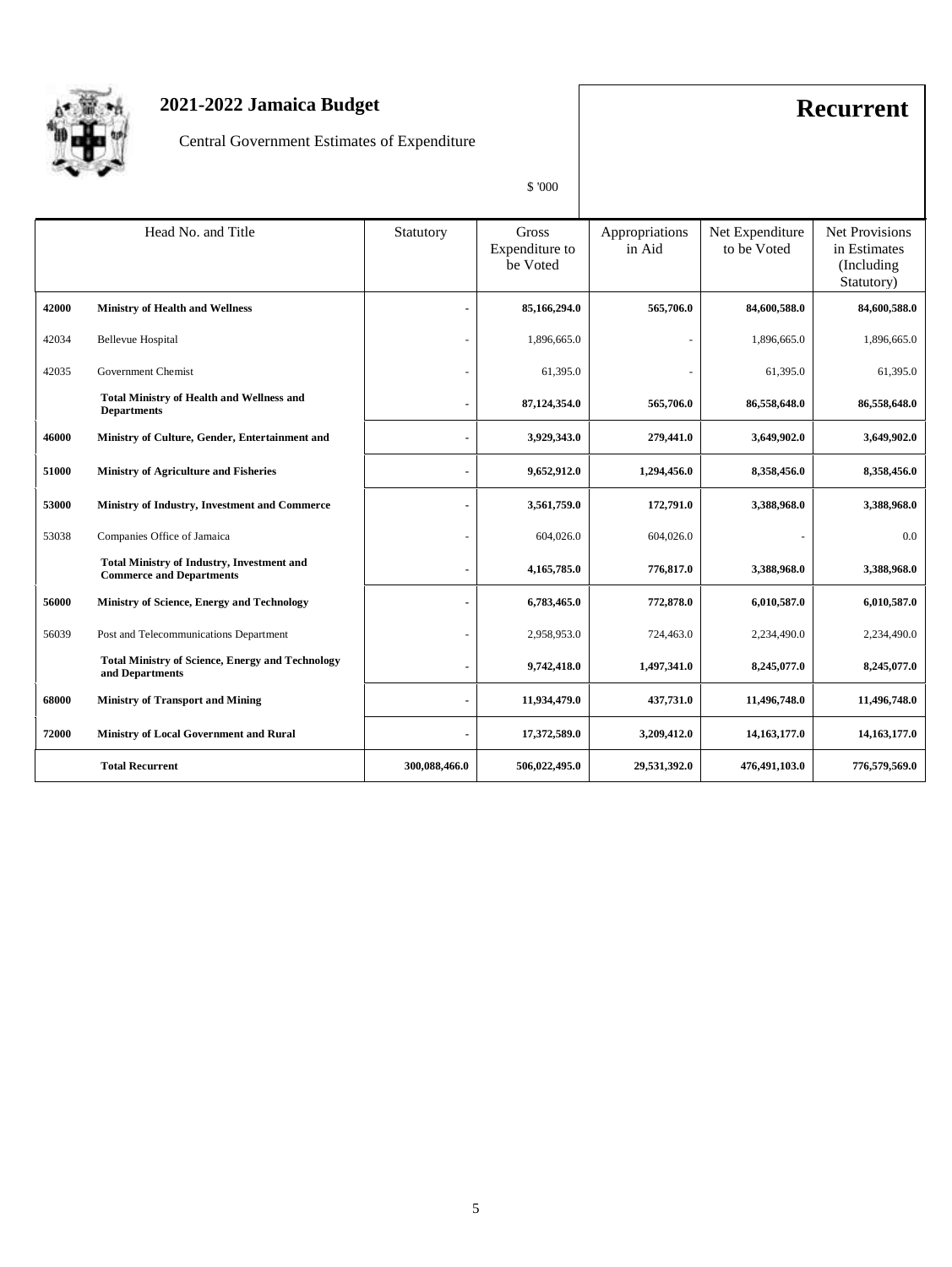

## **2021-2022 Jamaica Budget Capital**

Central Government Estimates of Expenditure

\$ '000

|       | Head No. and Title                              | Statutory      | Gross<br>Expenditure to<br>be Voted | Appropriations<br>in Aid | Net Expenditure<br>to be Voted | <b>Net Provisions</b><br>in Estimates<br>(Including)<br>Statutory) |
|-------|-------------------------------------------------|----------------|-------------------------------------|--------------------------|--------------------------------|--------------------------------------------------------------------|
| 15000 | <b>Office of the Prime Minister</b>             | ٠              | 5,878,657.0                         | ٠                        | 5,878,657.0                    | 5,878,657.0                                                        |
| 19000 | Ministry of Economic Growth and Job Creation    | $\blacksquare$ | 20,383,298.0                        | ٠                        | 20,383,298.0                   | 20,383,298.0                                                       |
| 20000 | Ministry of Finance and the Public Service      | ٠              | 12,415,683.0                        | $\blacksquare$           | 12,415,683.0                   | 12,415,683.0                                                       |
| 21000 | Ministry of Housing, Urban Renewal, Environment | ٠              | 309,939.0                           | $\blacksquare$           | 309,939.0                      | 309,939.0                                                          |
| 26000 | <b>Ministry of National Security</b>            | ä,             | 6,480,397.0                         | ۰                        | 6,480,397.0                    | 6,480,397.0                                                        |
| 28000 | <b>Ministry of Justice</b>                      | ٠              | 520,000.0                           | ٠                        | 520,000.0                      | 520,000.0                                                          |
| 40000 | <b>Ministry of Labour and Social Security</b>   | ٠              | 81,094.0                            | $\blacksquare$           | 81,094.0                       | 81,094.0                                                           |
| 41000 | Ministry of Education, Youth and Information    | ٠              | 1,163,000.0                         |                          | 1,163,000.0                    | 1,163,000.0                                                        |
| 42000 | <b>Ministry of Health and Wellness</b>          | $\blacksquare$ | 2,714,648.0                         |                          | 2,714,648.0                    | 2,714,648.0                                                        |
| 51000 | <b>Ministry of Agriculture and Fisheries</b>    | ٠              | 1,286,052.0                         | ٠                        | 1,286,052.0                    | 1,286,052.0                                                        |
| 53000 | Ministry of Industry, Investment and Commerce   | $\blacksquare$ | 349,697.0                           | $\overline{a}$           | 349,697.0                      | 349,697.0                                                          |
| 56000 | Ministry of Science, Energy and Technology      | ٠              | 313,503.0                           |                          | 313,503.0                      | 313,503.0                                                          |
| 72000 | Ministry of Local Government and Rural          | ٠              | 2,305,350.0                         | ۰                        | 2,305,350.0                    | 2,305,350.0                                                        |
|       | <b>Total Capital</b>                            | ٠              | 54,201,318.0                        | ۰                        | 54,201,318.0                   | 54,201,318.0                                                       |
|       | <b>Grand Total Recurrent and Capital</b>        | 300,088,466.0  | 560,216,352.0                       | 29,523,931.0             | 530,692,421.0                  | 830,780,887.0                                                      |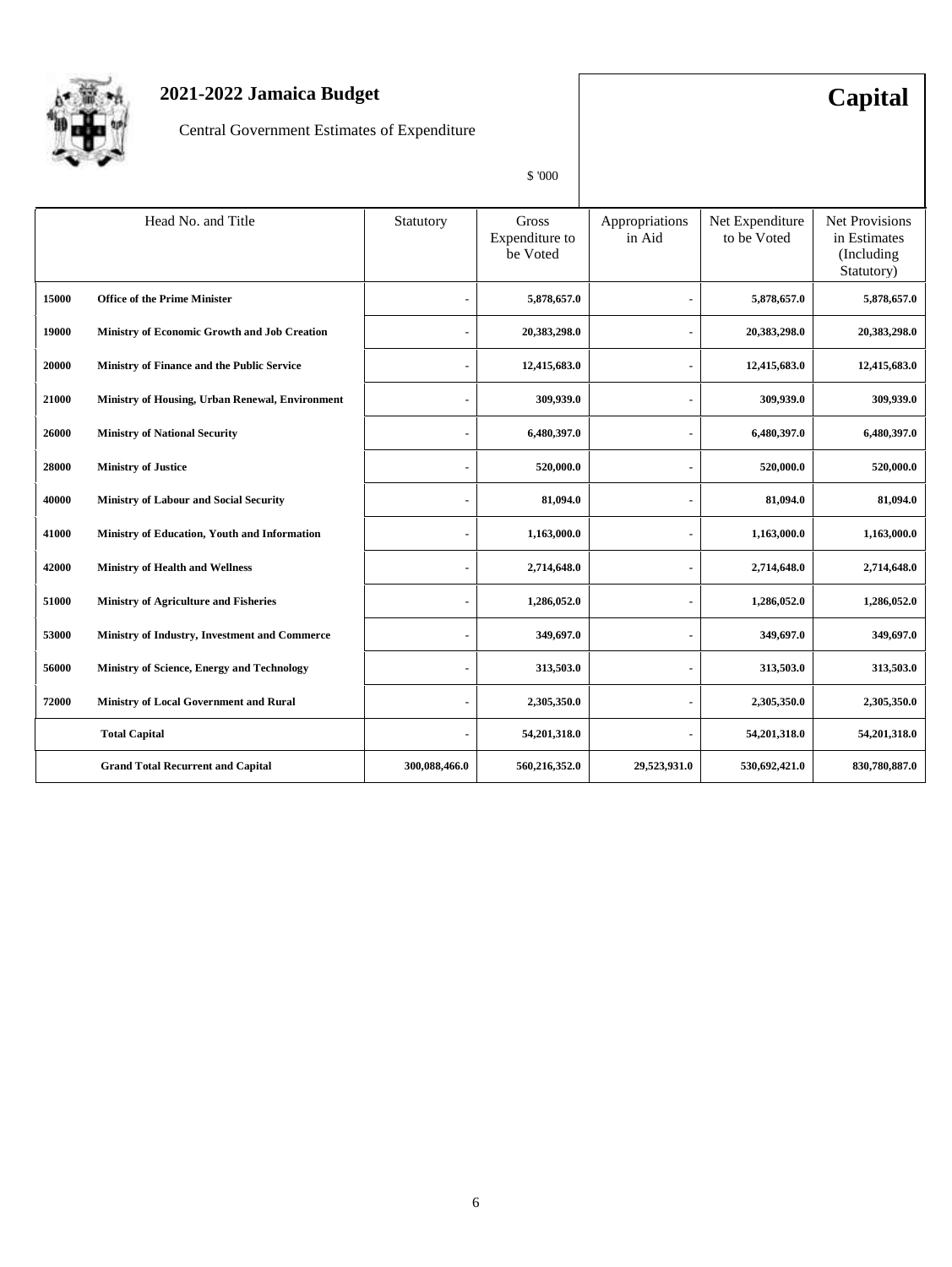| 2021-2022 JAMAICA BUDGET                                                                                                                                                                                 |                                                                                                     |                                                                                                                             |                                                    |  |  |  |  |  |
|----------------------------------------------------------------------------------------------------------------------------------------------------------------------------------------------------------|-----------------------------------------------------------------------------------------------------|-----------------------------------------------------------------------------------------------------------------------------|----------------------------------------------------|--|--|--|--|--|
|                                                                                                                                                                                                          | <b>SUMMARY</b>                                                                                      |                                                                                                                             |                                                    |  |  |  |  |  |
|                                                                                                                                                                                                          | Central Goverment Financing for the Year 2021-2022                                                  |                                                                                                                             |                                                    |  |  |  |  |  |
|                                                                                                                                                                                                          |                                                                                                     |                                                                                                                             |                                                    |  |  |  |  |  |
| <b>REVENUE</b>                                                                                                                                                                                           |                                                                                                     | <b>EXPENDITURE</b>                                                                                                          |                                                    |  |  |  |  |  |
| <b>Taxation Revenue</b><br>Non-Tax Revenue<br>Transfer from the Capital Development Fund<br><b>TOTAL</b><br><b>Current Account Surplus</b><br>Capital Revenue<br>Grants                                  | 572,461,288.76<br>94,185,200.00<br>148,700.00<br>666,795,188.76<br>4,445,119.06<br>5,776,800.00     | <b>RECURRENT</b><br><b>Consolidated Fund Charges</b><br>Voted Expenditure<br><b>Current Account Surplus</b><br><b>TOTAL</b> | 300,088,466.00<br>476,491,103.00<br>776,579,569.00 |  |  |  |  |  |
| <b>Loan Funds</b>                                                                                                                                                                                        |                                                                                                     | <b>CAPITAL EXPENDITURE</b>                                                                                                  |                                                    |  |  |  |  |  |
| (A) External Loans<br>(i) Multilateral<br>(ii) Bilateral<br>(iii) Other<br><b>Total External Loans</b><br>(B) Domestic Loans<br><b>TOTAL LOAN FUNDS</b><br>(C) Utilization of (Prior Year) Cash Balances | 22,302,000.00<br>18,024,100.00<br>40,326,100.00<br>89,979,500.00<br>130,305,600.00<br>23,458,179.18 | <b>Consolidated Fund Charges</b><br>Voted Expenditure                                                                       | 54,201,318.00                                      |  |  |  |  |  |
| <b>TOTAL</b>                                                                                                                                                                                             | 830,780,887.00                                                                                      | <b>TOTAL</b>                                                                                                                | 830,780,887.00                                     |  |  |  |  |  |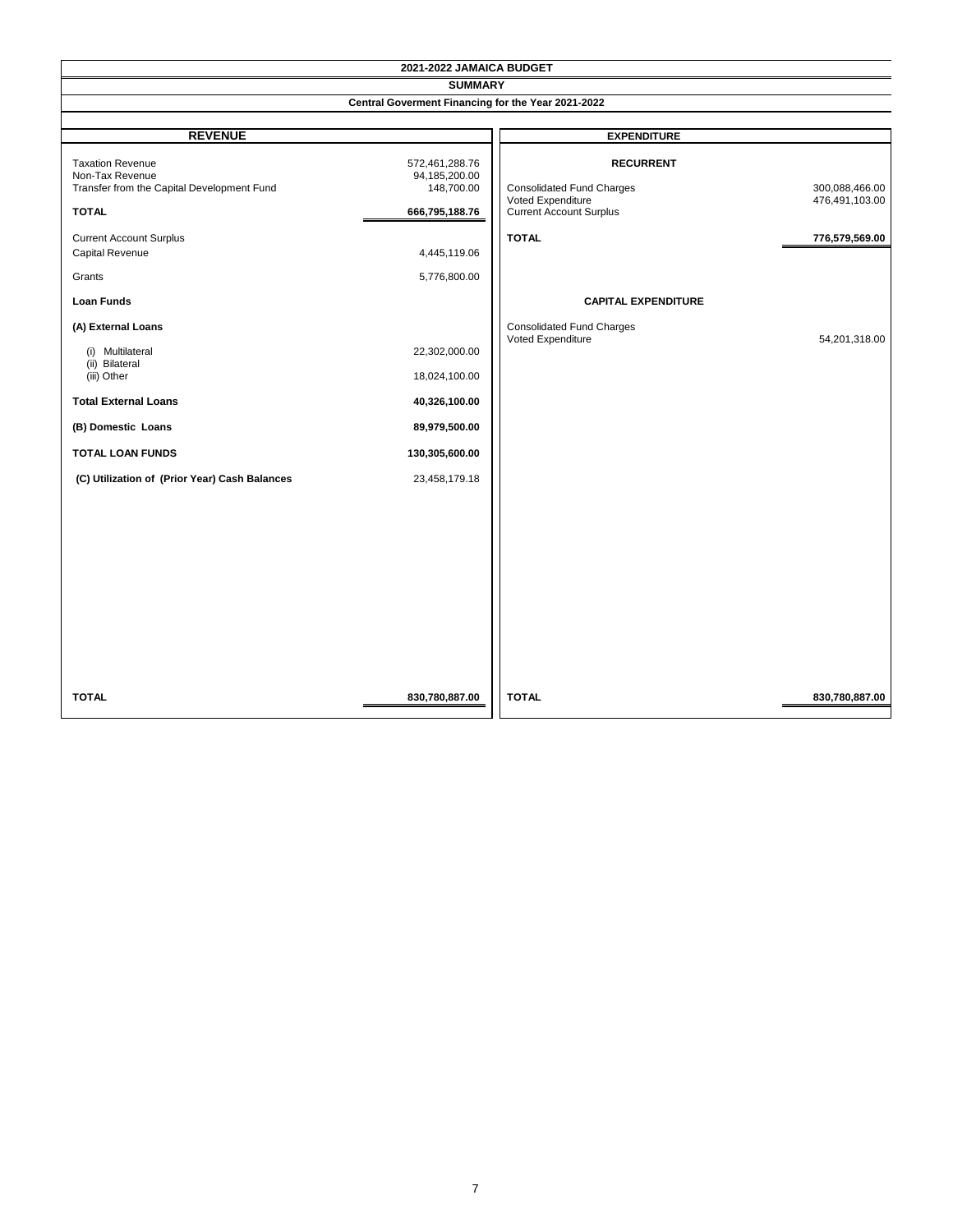### **2021-2022 JAMAICA BUDGET PUBLIC BODIES ESTIMATES OF EXPENDITURE \$'000**

| <b>Ministry/Public Bodies</b>                                                            | <b>Recurrent</b><br><b>Expenditure</b> | <b>Capital</b><br><b>Expenditure</b> | <b>Gross Total</b><br><b>Recurrent and</b><br>Capital<br><b>Expenditure</b> | <b>Transfer</b><br>from<br>Consol.<br><b>Fund</b> | Loan<br>Amortization | <b>Net Total</b><br><b>Recurrent and</b><br>Capital<br><b>Expenditure</b> |
|------------------------------------------------------------------------------------------|----------------------------------------|--------------------------------------|-----------------------------------------------------------------------------|---------------------------------------------------|----------------------|---------------------------------------------------------------------------|
|                                                                                          |                                        |                                      |                                                                             |                                                   |                      |                                                                           |
| <b>Office of the Prime Minister</b><br>Office of Utilities Regulation (OUR)              | 1,101,390                              | 29,370                               | 1,130,760                                                                   |                                                   |                      | 1,130,760                                                                 |
| Human Employment and Resource Training Trust                                             |                                        |                                      |                                                                             |                                                   |                      |                                                                           |
| (HEART Trust/NTA) **                                                                     | 13,568,460                             | 846,710                              | 14,415,170                                                                  |                                                   |                      | 14,415,170                                                                |
| National Housing Trust (NHT) **<br><b>Total Office of the Prime Minister</b>             | 27,519,880<br>42,189,730               | 59,763,170<br>60,639,250             | 87,283,050<br>102,828,980                                                   | 1,757,250<br>1,757,250                            | $\blacksquare$       | 85,525,800<br>101,071,730                                                 |
|                                                                                          |                                        |                                      |                                                                             |                                                   |                      |                                                                           |
| Ministry of Economic Growth and Job Creation                                             | 2,153,320                              | 162,840                              |                                                                             |                                                   | 2,680,500            | 4,996,660                                                                 |
| Development Bank of Jamaica (DBJ)<br>Factories Corporation of Jamaica Limited            | 929,850                                | 1,412,470                            | 2,316,160<br>2,342,320                                                      |                                                   |                      | 2,342,320                                                                 |
| Jamaica International Free Zone Development Limited                                      | 63,740                                 |                                      | 63,740                                                                      |                                                   | 38,280               | 102,020                                                                   |
| Kingston Freezone Company Limited                                                        | 610,540                                | 10,400                               | 620,940                                                                     |                                                   |                      | 620,940                                                                   |
| Montego Bay Freezone Company Limited<br>National Road Operating and Constructing Company | 792,440<br>7,751,010                   | 146,490<br>310,500                   | 938,930<br>8,061,510                                                        | 4,843,170                                         |                      | 938,930<br>3,218,340                                                      |
| National Water Commission                                                                | 44,295,980                             | 7,318,530                            | 51,614,510                                                                  |                                                   | 10,657,960           | 62,272,470                                                                |
| Ocho Rios Commercial Centre                                                              | 26,190                                 |                                      | 26,190                                                                      |                                                   |                      | 26,190                                                                    |
| Port Authority of Jamaica<br>Ports Management Security Limited                           | 9,685,920<br>2,554,700                 | 2,762,100<br>2,478,550               | 12,448,020<br>5,033,250                                                     |                                                   | 609,260              | 13,057,280<br>5,033,250                                                   |
| Runaway Bay Water Company                                                                | 182,540                                | 100                                  | 182,640                                                                     |                                                   |                      | 182,640                                                                   |
| St Ann Development Company Limited                                                       | 159,860                                |                                      | 159,860                                                                     |                                                   |                      | 159,860                                                                   |
| Urban Development Corporation                                                            | 3,477,470                              | 423,420                              | 3,900,890                                                                   | 700,000                                           |                      | 3,200,890                                                                 |
| <b>Total Ministry of Economic Growth and Job Creation</b>                                | 72,683,560                             | 15,025,400                           | 87,708,960                                                                  | 5,543,170                                         | 13,986,000           | 96,151,790                                                                |
|                                                                                          |                                        |                                      |                                                                             |                                                   |                      |                                                                           |
| <b>Ministry of Agriculture and Fisheries</b>                                             |                                        |                                      |                                                                             |                                                   |                      |                                                                           |
| Coconut Industry Board<br>Jamaica Agriculture Commodities Regulatory Authority           | 488,530<br>391,430                     | 154,200<br>12,800                    | 642,730<br>404,230                                                          |                                                   |                      | 642,730<br>404,230                                                        |
| Sugar Company of Jamaica Holdings                                                        | 585,210                                | 16,860                               | 602,070                                                                     |                                                   |                      | 602,070                                                                   |
| <b>Sugar Industry Authority</b>                                                          | 276,830                                |                                      | 276,830                                                                     |                                                   |                      | 276,830                                                                   |
| <b>Total Ministry of Agriculture and Fisheries</b>                                       | 1,742,000                              | 183,860                              | 1,925,860                                                                   | $\overline{\phantom{a}}$                          |                      | 1,925,860                                                                 |
| Ministry of Culture, Gender, Entertainment and<br><b>Sports</b>                          |                                        |                                      |                                                                             |                                                   |                      |                                                                           |
| Sports Development Foundation                                                            | 697,950                                | 12,000                               | 709,950                                                                     |                                                   |                      | 709,950                                                                   |
| Ministry of Culture, Gender, Entertainment and                                           | 697,950                                | 12,000                               | 709,950                                                                     | $\blacksquare$                                    | ×,                   | 709,950                                                                   |
| Ministry of Education, Youth and Information                                             |                                        |                                      |                                                                             |                                                   |                      |                                                                           |
| <b>Broadcasting Commission</b>                                                           | 343,260                                | 25,150                               | 368,410                                                                     |                                                   |                      | 368,410                                                                   |
| Overseas Examination Commission                                                          | 749,090                                | 528.110                              | 1,277,200                                                                   |                                                   |                      | 1,277,200                                                                 |
| <b>Total Ministry of Education, Youth and Information</b>                                | 1,092,350                              | 553,260                              | 1,645,610                                                                   |                                                   |                      | 1,645,610                                                                 |
| Ministry of Finance and the Public Service                                               |                                        |                                      |                                                                             |                                                   |                      |                                                                           |
| Betting, Gaming and Lotteries Commission                                                 | 1,334,990                              | 278,490                              | 1,613,480                                                                   |                                                   |                      | 1,613,480                                                                 |
| Financial Services Commission (FSC)<br>Harmonisation Limited                             | 1,273,100<br>155,410                   | 170,200                              | 1,443,300<br>155,410                                                        |                                                   |                      | 1,443,300<br>155,410                                                      |
| Jamaica Deposit Insurance Corporation (JDIC)                                             | 680,630                                | 145,400                              | 826,030                                                                     |                                                   |                      | 826,030                                                                   |
| Jamaica Racing Commission                                                                | 350,750                                | 22,700                               | 373,450                                                                     |                                                   |                      | 373,450                                                                   |
| <b>Public Accountancy Board</b>                                                          | 28,010                                 | 500                                  | 28,510                                                                      | 10,000                                            |                      | 18,510                                                                    |
| Students' Loan Bureau                                                                    | 2,833,870                              | 343,600                              | 3,177,470                                                                   | 72,470                                            | 477,370              | 3,582,370                                                                 |
| <b>Total Ministry of Finance and the Public Service</b>                                  | 6,656,760                              | 960,890                              | 7,617,650                                                                   | 82,470                                            | 477,370              | 8,012,550                                                                 |
| <b>Ministry of Health</b>                                                                |                                        |                                      |                                                                             |                                                   |                      |                                                                           |
| National Health Fund (NHF)<br><b>Total Ministry of Health</b>                            | 18,978,040<br>18,978,040               | 1,074,670<br>1,074,670               | 20,052,710<br>20,052,710                                                    | $\overline{\phantom{a}}$<br>$\overline{a}$        | ä,                   | 20,052,710<br>20,052,710                                                  |
| Ministry of Housing, Urban Renewal, Environment                                          |                                        |                                      |                                                                             |                                                   |                      |                                                                           |
| and Climate Change<br>Housing Agency of Jamaica                                          |                                        |                                      |                                                                             |                                                   |                      |                                                                           |
| Jamaica Mortgage Bank                                                                    | 562,150<br>319,080                     | 2,685,290<br>6,770                   | 3,247,440<br>325,850                                                        |                                                   |                      | 3,247,440<br>325,850                                                      |
| <b>Total Ministry of Housing, Urban Renewal,</b>                                         |                                        |                                      |                                                                             |                                                   |                      |                                                                           |
| <b>Environment and Climate Change</b>                                                    | 881,230                                | 2,692,060                            | 3,573,290                                                                   | ٠                                                 |                      | 3,573,290                                                                 |
|                                                                                          |                                        |                                      |                                                                             |                                                   |                      |                                                                           |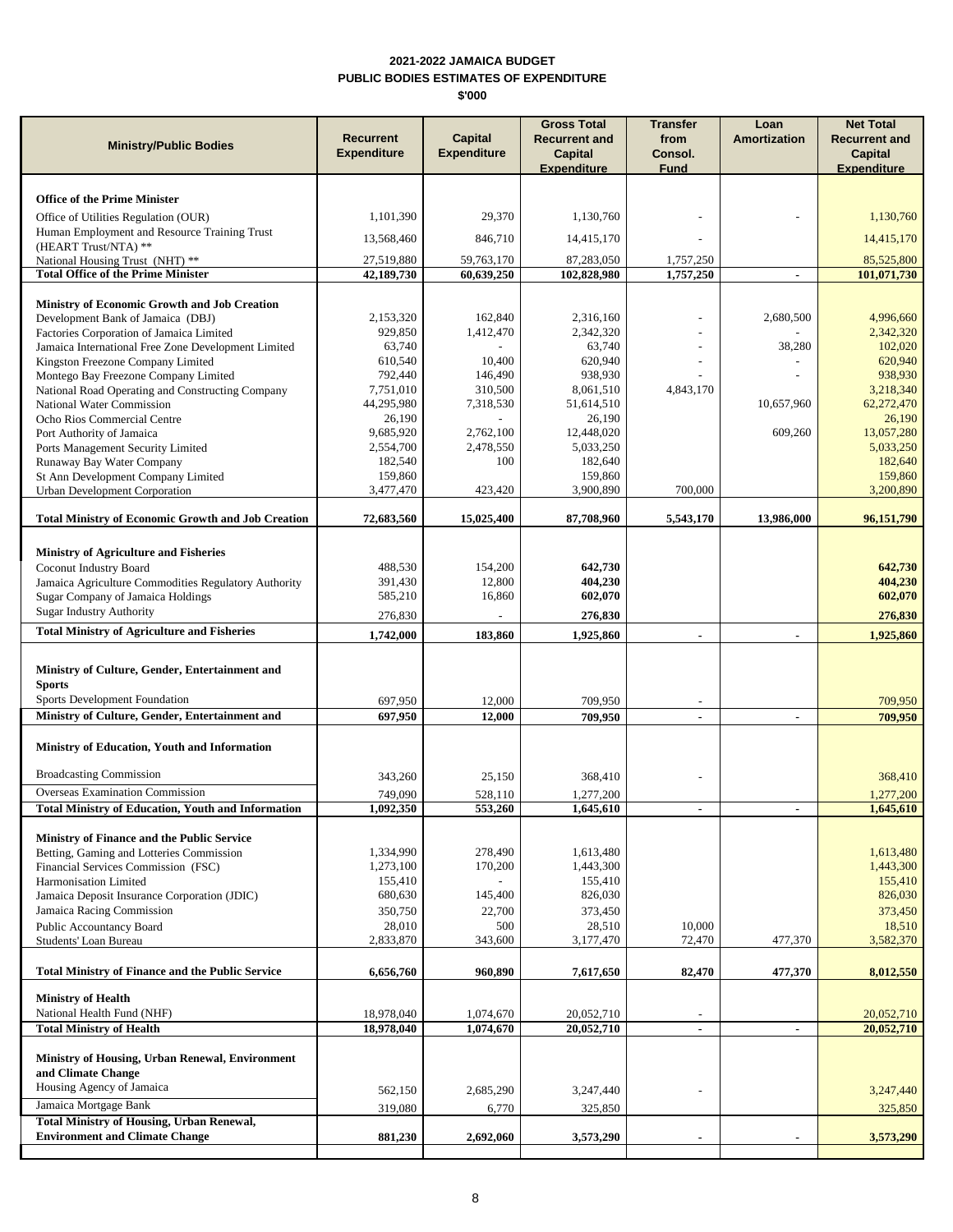### **2021-2022 JAMAICA BUDGET PUBLIC BODIES ESTIMATES OF EXPENDITURE \$'000**

| <b>Ministry/Public Bodies</b>                                                     | <b>Recurrent</b><br><b>Expenditure</b> | <b>Capital</b><br><b>Expenditure</b> | <b>Gross Total</b><br><b>Recurrent and</b><br><b>Capital</b><br><b>Expenditure</b> | <b>Transfer</b><br>from<br>Consol.<br><b>Fund</b> | Loan<br><b>Amortization</b> | <b>Net Total</b><br><b>Recurrent and</b><br><b>Capital</b><br><b>Expenditure</b> |
|-----------------------------------------------------------------------------------|----------------------------------------|--------------------------------------|------------------------------------------------------------------------------------|---------------------------------------------------|-----------------------------|----------------------------------------------------------------------------------|
| Ministry of Industry, Investment and Commerce                                     |                                        |                                      |                                                                                    |                                                   |                             |                                                                                  |
| Bureau Of Standards Jamaica                                                       | 1,216,930                              | 66.070                               | 1.283.000                                                                          |                                                   |                             | 1.283,000                                                                        |
| Limited                                                                           | 145,456                                | 125,865                              | 271,321                                                                            |                                                   |                             | 271,321                                                                          |
| National Export-Import Bank of Jamaica Limited                                    | 711,890                                | 20.620                               | 732,510                                                                            |                                                   | 29,700                      | 762,210                                                                          |
| <b>Total Ministry of Industry, Investment and Commerce</b>                        | 2,074,276                              | 212,555                              | 2,286,831                                                                          | $\blacksquare$                                    | 29,700                      | 2,316,531                                                                        |
| <b>Ministry of Labour and Social Security</b>                                     |                                        |                                      |                                                                                    |                                                   |                             |                                                                                  |
| National Insurance Fund (NIF) **                                                  | 27,507,010                             |                                      | 27,507,010                                                                         | $\overline{\phantom{a}}$                          | ٠                           | 27,507,010                                                                       |
| <b>Total Ministry of Labour and Social Security</b>                               | 27,507,010                             |                                      | 27,507,010                                                                         |                                                   |                             | 27,507,010                                                                       |
|                                                                                   |                                        |                                      |                                                                                    |                                                   |                             |                                                                                  |
| <b>Ministry of National Security</b>                                              |                                        |                                      |                                                                                    |                                                   |                             |                                                                                  |
| <b>Firearm Licensing Authority</b>                                                | 799,250                                | 92,000                               | 891,250                                                                            |                                                   |                             | 891,250                                                                          |
| <b>Total Ministry of National Security</b>                                        | 799,250                                | 92,000                               | 891,250                                                                            |                                                   | $\overline{\phantom{a}}$    | 891,250                                                                          |
| <b>Ministry of Science and Technology</b>                                         |                                        |                                      |                                                                                    |                                                   |                             |                                                                                  |
| Petrojam Ltd                                                                      | 100,085,429                            | 1,845,119                            | 101,930,548                                                                        |                                                   | 1,216,202                   | 103,146,750                                                                      |
| Postal Corporation                                                                | 323,900                                | 104,420                              | 428,320                                                                            |                                                   |                             | 428,320                                                                          |
| Spectrum Management Authority                                                     | 618,400<br>1,306,690                   | 666,490                              | 1,284,890<br>1,357,490                                                             |                                                   |                             | 1,284,890<br>(442, 510)                                                          |
| Universal Service Fund<br><b>Total Ministry of Science, Energy and Technology</b> | 102,334,419                            | 50,800<br>2,666,829                  | 105,001,248                                                                        | 1,800,000<br>1,800,000                            | 1,216,202                   | 104,417,450                                                                      |
|                                                                                   |                                        |                                      |                                                                                    |                                                   |                             |                                                                                  |
| <b>Ministry of Transport and Mining</b>                                           |                                        |                                      |                                                                                    |                                                   |                             |                                                                                  |
| Aeronautical Telecommunications Ltd (AEROTEL)                                     | 817,490                                | 59.580                               | 877,070                                                                            |                                                   |                             | 877,070                                                                          |
| Airport Authority of Jamaica (AAJ)                                                | 2,630,840                              | 3,435,890                            | 6,066,730                                                                          |                                                   | 1,160,490                   | 7,227,220                                                                        |
| Clarendon Aluminium Partners (CAP)                                                | 26,493,289                             | 1,672,650                            | 28,165,939                                                                         |                                                   | 8,129,822                   | 36,295,762                                                                       |
| Jamaica Bauxite Institute                                                         | 284,965                                | 22,440                               | 307,405                                                                            |                                                   |                             | 307,405                                                                          |
| Jamaica Bauxite Mining Limited                                                    | 395,500                                | 221.610                              | 617.110                                                                            |                                                   |                             | 617.110                                                                          |
| Jamaica Railway Corporation                                                       | 234,430                                | 19,700                               | 254,130                                                                            |                                                   |                             | 254,130                                                                          |
| Jamaica Ultimate Tyre Company Limited                                             | 381,220                                | 13,110                               | 394,330                                                                            |                                                   |                             | 394,330                                                                          |
| Jamaica Urban Transit Company Limited (JUTC)                                      | 13,614,120                             | 186,870                              | 13,800,990                                                                         | 5,346,300                                         | 50,000                      | 8,504,690                                                                        |
| Montego Bay Metro<br>Port Security Corps Limited                                  | 235,140<br>574,560                     | 2,750<br>2,600                       | 237,890<br>577,160                                                                 | 254,840<br>42,000                                 |                             | (16,950)<br>535,160                                                              |
| <b>Transport Authority</b>                                                        | 1,500,840                              | 178,650                              | 1,679,490                                                                          |                                                   |                             | 1,679,490                                                                        |
| <b>Total Ministry of Transport and Mining</b>                                     | 47,162,394                             | 5,815,850                            | 52,978,244                                                                         | 5,643,140                                         | 9,340,312                   | 56,675,417                                                                       |
| <b>TOTAL PUBLIC BODIES</b>                                                        | 324,798,968                            | 89,928,624                           | 414,727,592                                                                        | 14,826,030                                        | 25,049,585                  | 424,951,147                                                                      |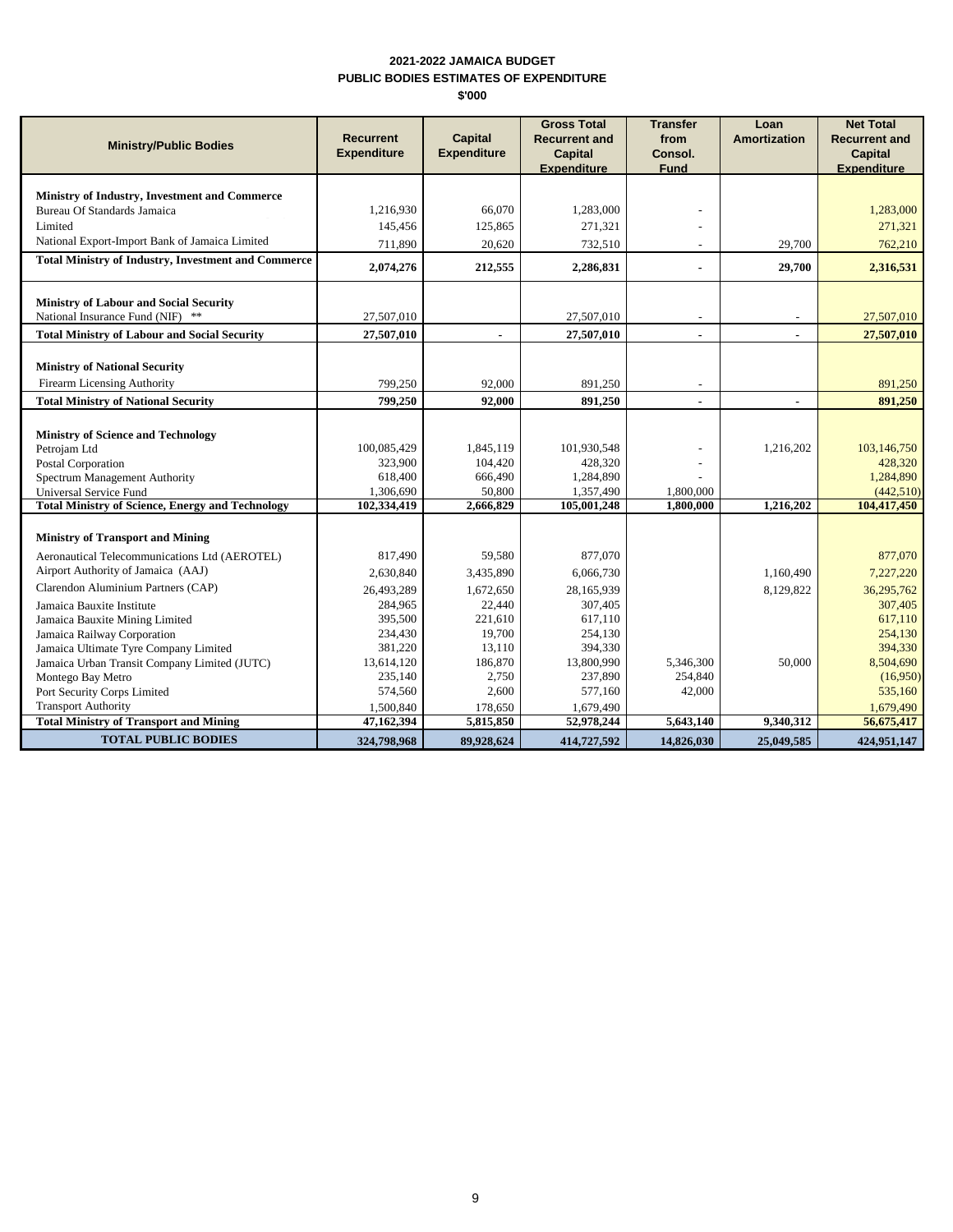### **2021-2022 JAMAICA BUDGET PUBLIC BODIES FINANCING \$'000**

| <b>Ministry/Public Bodies</b>                                                                    | Recurrent<br><b>Revenue</b> | <b>Capital</b>           | <b>Capital</b><br>Revenue | <b>Gross Total</b><br><b>Recurrent and</b><br><b>Capital</b> | <b>Transfer to</b><br>Consol.<br><b>Fund</b> | Loan<br><b>Inflows</b> | <b>Total Recurrent</b><br>and Capital<br>Revenue |
|--------------------------------------------------------------------------------------------------|-----------------------------|--------------------------|---------------------------|--------------------------------------------------------------|----------------------------------------------|------------------------|--------------------------------------------------|
|                                                                                                  |                             |                          |                           |                                                              |                                              |                        |                                                  |
| Office of the Prime Minister/ Office of the Cabinet<br>Office of Utilities Regulation (OUR)      | 1,024,910                   |                          |                           | 1,024,910                                                    | $\mathbf{0}$                                 |                        | 1,024,910                                        |
| Human Employment and Resource Training Trust (HEART                                              |                             |                          |                           |                                                              |                                              |                        |                                                  |
| Trust)<br>National Housing Trust (NHT)                                                           | 14,140,270<br>30,417,800    |                          | 51,863,970                | 14,140,270<br>82,281,770                                     | (665,000)<br>(11,400,000)                    |                        | 13,475,270<br>70,881,770                         |
| <b>Total Office of the Prime Minister/ Cabinet</b>                                               | 45,582,980                  | $\overline{\phantom{a}}$ | 51,863,970                | 97,446,950                                                   | (12,065,000)                                 | ٠                      | 85,381,950                                       |
|                                                                                                  |                             |                          |                           |                                                              |                                              |                        |                                                  |
| Ministry of Economic Growth and Job Creation<br>Development Bank of Jamaica (DBJ)                | 2,833,050                   |                          |                           | 2,833,050                                                    | (33,990)                                     | 7,283,330.00           | 10,082,390                                       |
| Factories Corporation of Jamaica Limited                                                         | 1,346,190                   |                          | 63,600                    | 1,409,790                                                    | $\boldsymbol{0}$                             |                        | 1,409,790                                        |
| Jamaica International Free Zone Development Limited                                              | 164,270                     |                          |                           | 164,270                                                      | $\mathbf{0}$                                 |                        | 164,270                                          |
| Kingston Freezone Company Limited<br>Montego Bay Freezone Company Limited                        | 654,510<br>797,620          |                          |                           | 654,510<br>797,620                                           | (7,600)<br>(7,800)                           |                        | 646,910<br>789,820                               |
| National Road Operating and Constructing Company                                                 | 648,180                     |                          |                           | 648,180                                                      |                                              |                        | 648,180                                          |
| National Water Commission                                                                        | 40,403,130                  |                          |                           | 40,403,130                                                   |                                              | 12,754,010             | 53,157,140                                       |
| Ocho Rios Commercial Centre                                                                      | 41,450                      |                          |                           | 41,450                                                       | (4,590)                                      |                        | 36,860                                           |
| Port Authority of Jamaica<br>Ports Management Security Limited                                   | 8,804,800<br>3,336,550      |                          |                           | 8.804.800<br>3,336,550                                       | $\Omega$<br>(89,790)                         |                        | 8,804,800<br>3,246,760                           |
| Runaway Bay Water Company                                                                        | 202,220                     |                          |                           | 202,220                                                      |                                              |                        | 202,220                                          |
| St Ann Development Company Limited                                                               | 95,000                      |                          |                           | 95,000                                                       |                                              |                        | 95,000                                           |
| Urban Development Corporation<br><b>Total Ministry of Economic Growth and Job Creation</b>       | 3,060,800<br>62,387,770     | $\blacksquare$           | 1,242,000<br>1,305,600    | 4,302,800<br>63,693,370                                      | (143,770)                                    | 20,037,340             | 4,302,800<br>83,586,940                          |
|                                                                                                  |                             |                          |                           |                                                              |                                              |                        |                                                  |
| Ministry of Agriculture and Fisheries                                                            |                             |                          |                           |                                                              |                                              |                        |                                                  |
| Coconut Industry Board                                                                           | 372,950                     |                          | 130,740                   | 503,690                                                      |                                              |                        | 503,690                                          |
| Jamaica Agriculture Commodities Regulatory Authority<br><b>Sugar Company of Jamaica Holdings</b> | 340,870<br>940,810          |                          |                           | 340,870<br>940,810                                           |                                              |                        | 340,870<br>940,810                               |
| <b>Sugar Industry Authority</b>                                                                  | 276,930                     |                          |                           | 276,930                                                      |                                              |                        | 276,930                                          |
| <b>Total Ministry of Agriculture and Fisheries</b>                                               | 1,931,560                   | $\blacksquare$           | 130,740                   | 2,062,300                                                    | $\bf{0}$                                     | ٠                      | 2,062,300                                        |
| Ministry of Culture, Gender, Entertainment and Sports                                            |                             |                          |                           |                                                              |                                              |                        |                                                  |
| Sports Development Foundation                                                                    | 635,710                     |                          |                           | 635,710                                                      | $\boldsymbol{0}$                             |                        | 635,710                                          |
| Ministry of Culture, Gender, Entertainment and Sports                                            | 635,710                     | $\blacksquare$           | $\blacksquare$            | 635,710                                                      | $\bf{0}$                                     | ٠                      | 635,710                                          |
|                                                                                                  |                             |                          |                           |                                                              |                                              |                        |                                                  |
| Ministry of Education, Youth and Information                                                     |                             |                          |                           |                                                              |                                              |                        |                                                  |
| <b>Broadcasting Commission</b><br>Overseas Examination Commission                                | 367,580<br>1,272,180        |                          |                           | 367,580<br>1,272,180                                         | (7,280)<br>(19, 850)                         |                        | 360,300<br>1,252,330                             |
| <b>Total Ministry of Education, Youth and Information</b>                                        | 1,639,760                   | $\blacksquare$           |                           | 1,639,760                                                    | (27, 130)                                    |                        | 1,612,630                                        |
|                                                                                                  |                             |                          |                           |                                                              |                                              |                        |                                                  |
| <b>Ministry of Finance and the Public Service</b><br>Betting, Gaming and Lotteries Commission    | 1,332,660                   |                          |                           | 1,332,660                                                    | (249, 180)                                   |                        | 1,083,480                                        |
| Financial Services Commission (FSC)                                                              | 1,288,780                   |                          |                           | 1,288,780                                                    |                                              |                        | 1,288,780                                        |
| Harmonisation Limited                                                                            | 68,640                      |                          | 30,420                    | 99,060                                                       |                                              |                        | 99,060                                           |
| Jamaica Deposit Insurance Corporation (JDIC)                                                     | 3,483,600                   |                          |                           | 3,483,600                                                    |                                              |                        | 3,483,600                                        |
| Jamaica Racing Commission<br><b>Public Accountancy Board</b>                                     | 193,080<br>18,270           |                          |                           | 193,080<br>18,270                                            |                                              |                        | 193,080<br>18,270                                |
| Students' Loan Bureau                                                                            | 3,465,000                   |                          |                           | 3,465,000                                                    | $\boldsymbol{0}$                             |                        | 3,465,000                                        |
| <b>Total Ministry of Finance and the Public Service</b>                                          | 9,850,030                   | $\blacksquare$           | 30,420                    | 9,880,450                                                    | (249, 180)                                   | ٠                      | 9,631,270                                        |
| <b>Ministry of Health and Wellness</b>                                                           |                             |                          |                           |                                                              |                                              |                        |                                                  |
| National Health Fund (NHF)                                                                       | 19,474,590                  |                          |                           | 19,474,590                                                   | $\boldsymbol{0}$                             |                        | 19,474,590                                       |
| <b>Total Ministry of Health and Wellness</b>                                                     | 19,474,590                  | ٠                        |                           | 19,474,590                                                   | $\bf{0}$                                     |                        | 19,474,590                                       |
|                                                                                                  |                             |                          |                           |                                                              |                                              |                        |                                                  |
| Ministry of Housing, Urban Renewal, Environment and<br><b>Climate Change</b>                     |                             |                          |                           |                                                              |                                              |                        |                                                  |
| Housing Agency of Jamaica                                                                        | 689,280                     |                          | 1,027,750                 | 1,717,030                                                    |                                              | 1,305,210              | 3,022,240                                        |
| Jamaica Mortgage Bank                                                                            | 490,650                     |                          | 56,000                    | 546,650                                                      | (40, 120)                                    | 1,305,900              | 1,812,430                                        |
| <b>Total Ministry of Housing, Urban Renewal, Environment</b><br>and Climate Change               | 1,179,930                   |                          |                           |                                                              |                                              |                        | 4,834,670                                        |
|                                                                                                  |                             | $\blacksquare$           | 1,083,750                 | 2,263,680                                                    | (40, 120)                                    | 2,611,110              |                                                  |
| Ministry of Industry, Investment and Commerce                                                    |                             |                          |                           |                                                              |                                              |                        |                                                  |
| Bureau Of Standards Jamaica<br>Jamaica National Agency for Accreditation Company                 | 1,219,060                   |                          |                           | 1,219,060                                                    | $\boldsymbol{0}$                             |                        | 1,219,060                                        |
| Limited                                                                                          | 147,539                     |                          |                           | 147,539                                                      | (641)                                        |                        | 146,898                                          |
| National Export-Import Bank of Jamaica Limited                                                   | 582,440                     |                          | $\overline{\phantom{a}}$  | 582,440                                                      |                                              | 1,100,000              | 1,682,440                                        |
| <b>Total Ministry of Industry, Investment and Commerce</b>                                       | 1,949,039                   | $\sim$                   | $\blacksquare$            | 1,949,039                                                    | (641)                                        | 1,100,000              | 3,048,398                                        |